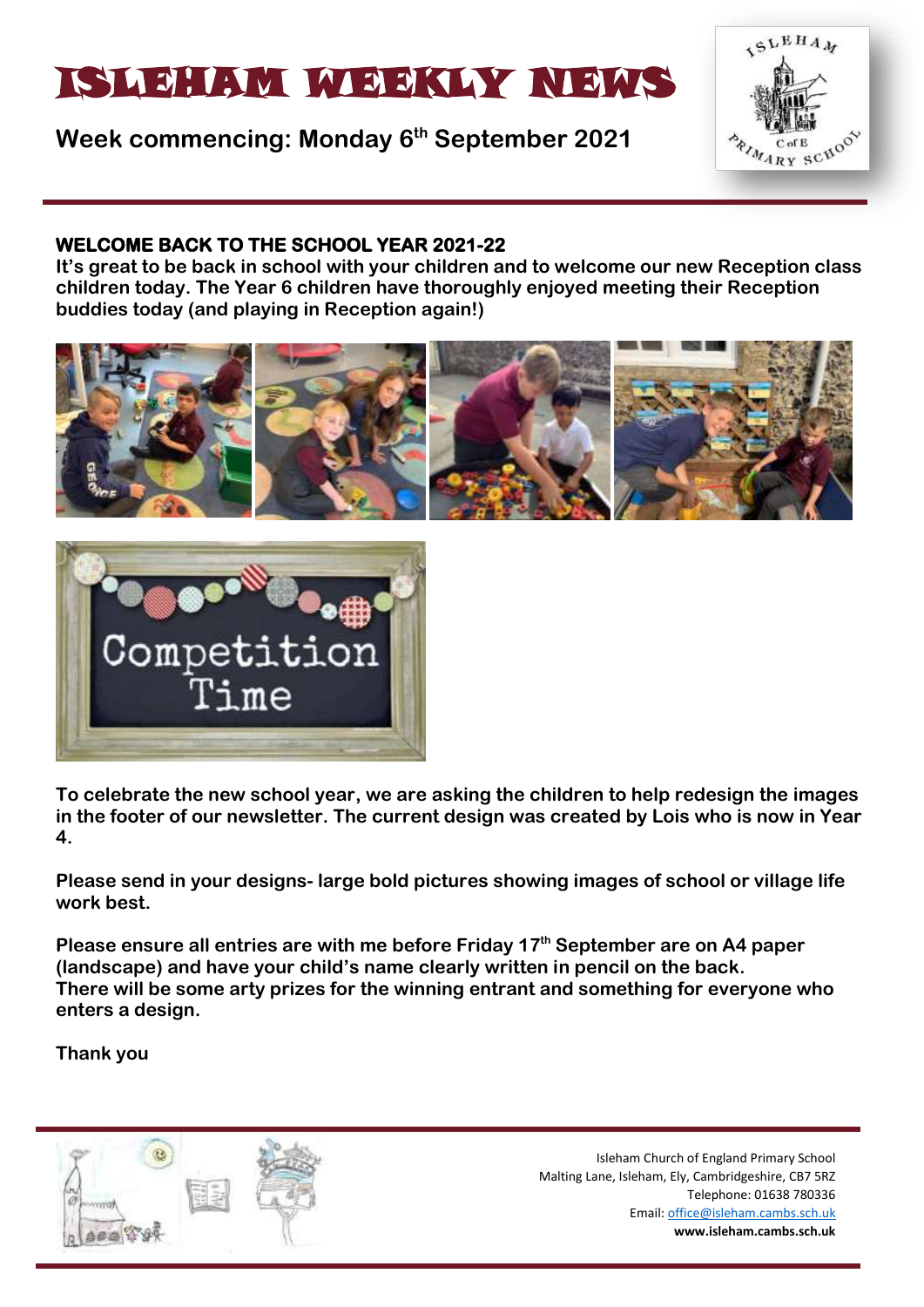#### **COVID-19 VIGILANCE**

**We are asking all families to remain extra vigilant to symptoms of COVID-19 so that children do not attend school if they should be experiencing any symptoms. We will continue to ensure the school is well ventilated, there are good hygiene and cleaning regimes in place and that we follow all guidance to minimise any spread if any member of the school community should test positive. Thank you.** 

#### **HOME SCHOOL BOOKS**



**Each child should now have one of our new home school books to take between home and school each day. Short messages can be written in here for the attention of the teacher. However, please avoid letting us know about collection arrangements via this means- messages about collection should please go via the office- office@isleham.cambs.sch.uk**

**Please help your child by checking for messages each day and recording what you have read at home.** 

**Please look after the book and keep it flat in your child's book bag or a sturdy wallet with your child's reading or library book. Replacements cost £3 each. Thank you.** 

#### **ASSEMBLIES & MUSIC THIS WEEK**

**This week we will be exploring our school rules and our Christian values, as well as preparing for our Harvest Festival which will be taking place on the 1st October 2021.**

#### **PE Kit Day**

**Please note that on your child's allocated PE days, he or she will need to come to school wearing their PE kitthis is a plain white or plain burgundy (with/ without school logo) t-shirt and burgundy or black shorts, or black /grey joggers. Children will also need white socks and trainers (any colour).**

**The children should wear a school sweatshirt or fleece to keep warm (or a Year 6 hoody top if Year 6!)- no other colours/ types of tops are permitted.** 

**BE SAFE BE RESPECTFUL TRY YOUR BEST** 

**ISLEHAM'S GOLDEN RULES** 

**Thank you**

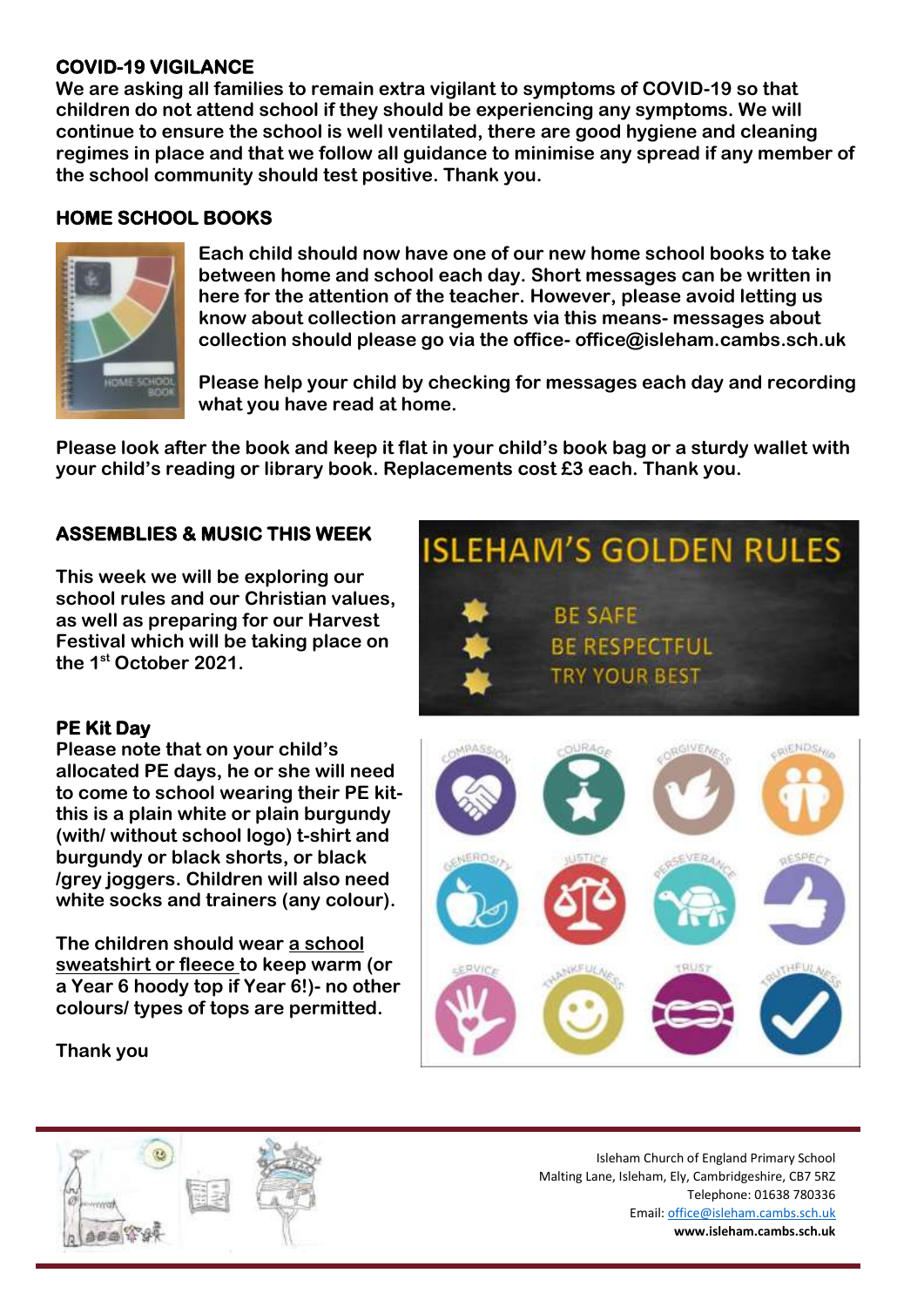#### **CLUBS AUTUMN TERM 1**

**The following free-of-charge clubs are on offer before or after school this term to children in Years 1 to 6. If your child would like to be considered for any of the clubs, please return**  the form <u>by Thursday 9<sup>th</sup> September a</u>t the latest. We will not be able to accept **applications after this time. We cannot guarantee attendance at all clubs of choice but will try to accommodate those who wish to attend. For safety & access reasons, some clubs have a size limit. Thank you for your understanding.** 

| <b>Monday</b>             | Tuesday                  | Wednesday | <b>Thursday</b>            | Friday |
|---------------------------|--------------------------|-----------|----------------------------|--------|
| *Monday                   | *Ocarina Club            |           | *Cosmic Yoga               |        |
| <b>lunchtime-KS2</b>      | (all years) 8am          |           | $(Yrs 2-4)$ to 4pm         |        |
| extra swimming            | to 8.45am with           |           | with Miss                  |        |
| (by invitation)           | <b>Miss Simmons</b>      |           | <b>Stanley</b>             |        |
| <b>Miss Diplock &amp;</b> |                          |           |                            |        |
| <b>Ms Sassoli</b>         | *Art & Craft             |           | *Digital                   |        |
|                           | <b>Club (Yrs 3-6)</b>    |           | Photography                |        |
|                           | to 4pm with              |           | <b>Club (Yrs 1-3)</b>      |        |
|                           | <b>Mrs Deacon</b>        |           | to 4pm with                |        |
|                           |                          |           | <b>Mrs Skillern</b>        |        |
|                           | <i><b>*Tag Rugby</b></i> |           |                            |        |
|                           | $(Yrs 4-6)$ to 4pm       |           | <i><b>*Coding Club</b></i> |        |
|                           | with Mr Tull             |           | $(Yrs 4-6)$ to 4pm         |        |
|                           |                          |           | with Mr Walker             |        |
|                           |                          |           |                            |        |
|                           |                          |           | *Premier                   |        |
|                           |                          |           | multisports                |        |
|                           |                          |           | (Key Stage 2)              |        |
|                           |                          |           | with Mr                    |        |
|                           |                          |           | <b>Reynolds</b>            |        |
|                           |                          |           |                            |        |
|                           |                          |           |                            |        |

### **Reply slip for clubs –autumn 1- 2021**

**My child would like to attend the following clubs in the first half of the autumn term 2021 in order of preference:-** 

| 1.<br>2.<br>3.                   |                                                                                                                                                                                              |
|----------------------------------|----------------------------------------------------------------------------------------------------------------------------------------------------------------------------------------------|
| <b>Signed</b><br>Parent/carer of | Year $\qquad \qquad$                                                                                                                                                                         |
|                                  | Isleham Church of England Primary School<br>Malting Lane, Isleham, Ely, Cambridgeshire, CB7 5RZ<br>Telephone: 01638 780336<br>Email: office@isleham.cambs.sch.uk<br>www.isleham.cambs.sch.uk |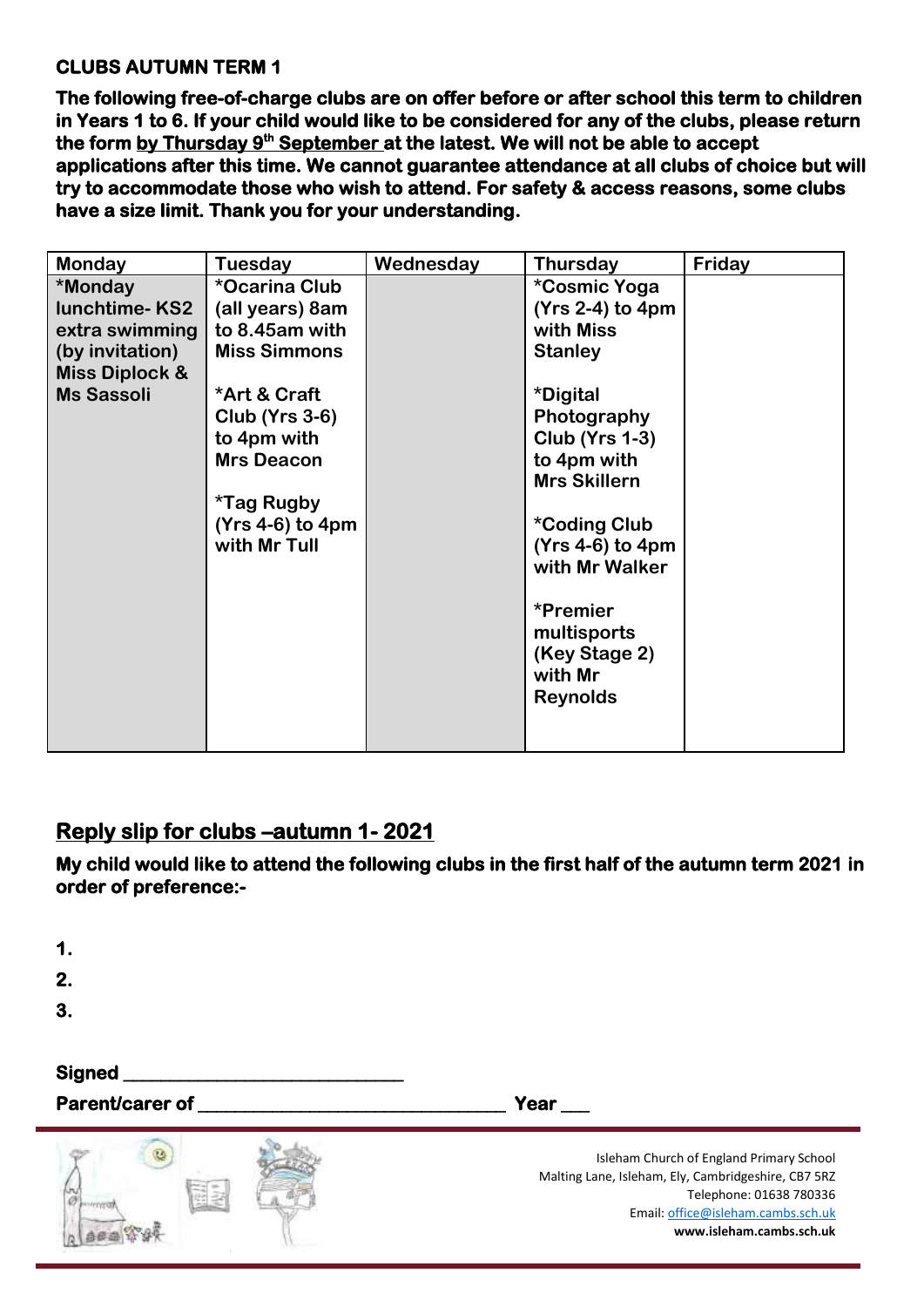#### **SCHOOL MENU THIS WEEK**

| Freshhy<br>baked bread | Poppy seed<br>bloomer                    | Wholemeal                                                             | Garlic bread                                           | Rosemary<br>wholemeal                                | Focaccia                                        | every day:<br>· Seasonal                                   |
|------------------------|------------------------------------------|-----------------------------------------------------------------------|--------------------------------------------------------|------------------------------------------------------|-------------------------------------------------|------------------------------------------------------------|
| Menu choice<br>1       | Cheese & Tomato<br>Pizza                 | Sausage under wrap                                                    | Beef Bolognese with<br>pasta                           | Roast chicken with<br>roasted potatoes<br>& stuffing | Fish & Chips chips<br>& garden peas or<br>beans | vegetables<br>· Selection of<br>fresh salad                |
| Menu choice            | <b>Jacket Potato with</b><br>cheese      | <b>Jacket Potato with</b><br>cheese/tuna                              | <b>Jacket Potato with</b><br>cheese                    | Quorn fillet with<br>roasted potatoes<br>& stuffing  | <b>Jacket Potato with</b><br>cheese             | Some of our food map commit<br>ally pass. However and your |
| Menu choice<br>3       | Cheese roll                              | Cheese roll                                                           | Cheese roll                                            | Cheese roll                                          | Cheese roll                                     |                                                            |
| <b>Desserts</b>        | <b>Ginger Cake</b><br>Sliced fresh fruit | Fruit Shortbread<br>Sliced fresh fruit                                | <b>Chocolate Krispie</b><br>Cake<br>Sliced fresh fruit | <b>Fudge Tart</b><br>Sliced fresh fruit              | <b>Fruit Jelly</b><br><b>Sliced fresh fruit</b> |                                                            |
|                        |                                          | Our mission is to make your lunchtime meal the highlight of your day. |                                                        |                                                      |                                                 |                                                            |

#### **TERM DATES- AUTUMN 2021 WEEK 1**

**Tuesday 7th September- family swim sessions recommence after school daily 3.30pm-4.30pm and 4.30pm-5.30pm for pre-booked families.**

**Wednesday 8th September- curriculum newsletters sent home & available on ClassDojo**

**Thursday 11th September- deadline for clubs reply slips for autumn 1**

**Friday 10th September- Targets home in home-school books. Notification to parents of club allocations for Autumn 1 (Year s 1 to 6)**

**Monday 13th September- Clubs commence before or after school on allocated days school swimming sessions recommence at the following times:-**

|              | $9.00 - 10.00$<br>Session 1 | $10.00 - 11.00$<br>Session 2 | 10.45<br>11.15                   | $11.15 - 12.05$<br>Session 3 | 12.15<br>1.15 | $1.20 - 2.50$ |                  |
|--------------|-----------------------------|------------------------------|----------------------------------|------------------------------|---------------|---------------|------------------|
| Mon          |                             |                              |                                  |                              |               | Year 2        |                  |
| <b>Tues</b>  | Year 3                      |                              |                                  |                              |               |               |                  |
| Weds         | Year 6                      |                              |                                  | Lunch Time                   | Year 5        |               |                  |
| <b>Thurs</b> | Year 4                      |                              | School Playtime KS1 and then KS2 |                              |               |               | Please           |
| Fri          | Year 1                      |                              |                                  |                              |               |               | do not<br>they a |